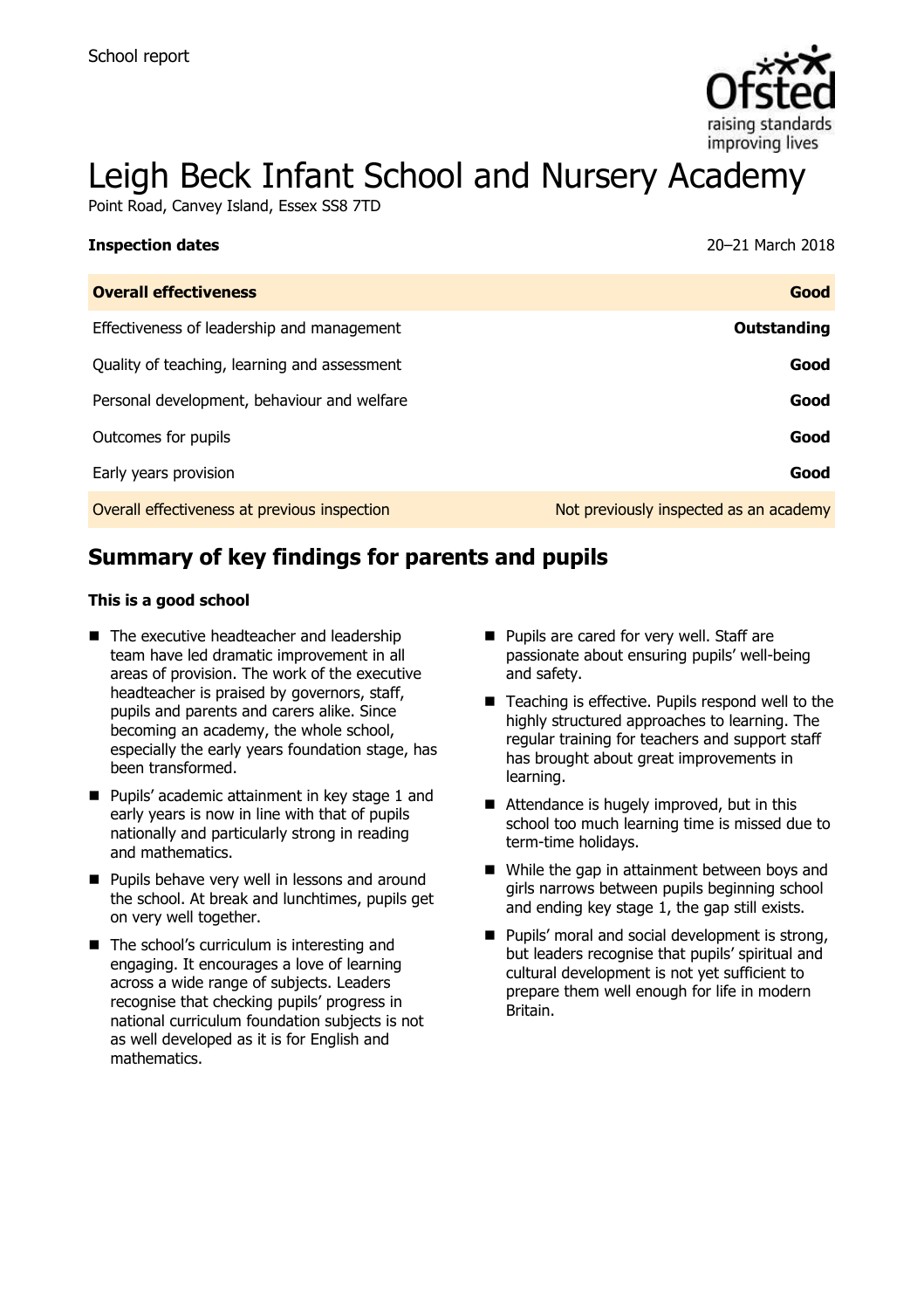

# **Full report**

### **What does the school need to do to improve further?**

- **IMPROVE pupils' achievement further by:** 
	- making use of the strong practices seen in the delivery of mathematics and English to improve the outcomes in other national curriculum subjects
	- continuing to put emphasis on ensuring that the progress and the attainment of boys are as good as those of girls in the early years and key stage 1.
- Build on current work to promote and strengthen pupils' spiritual and cultural development to ensure that they have the knowledge and skills to understand and participate in life in modern Britain.
- Improve attendance further by building on the strategies introduced to reduce persistent absence and ensure that parents understand the importance of regular school attendance and the impact of taking holidays in term time.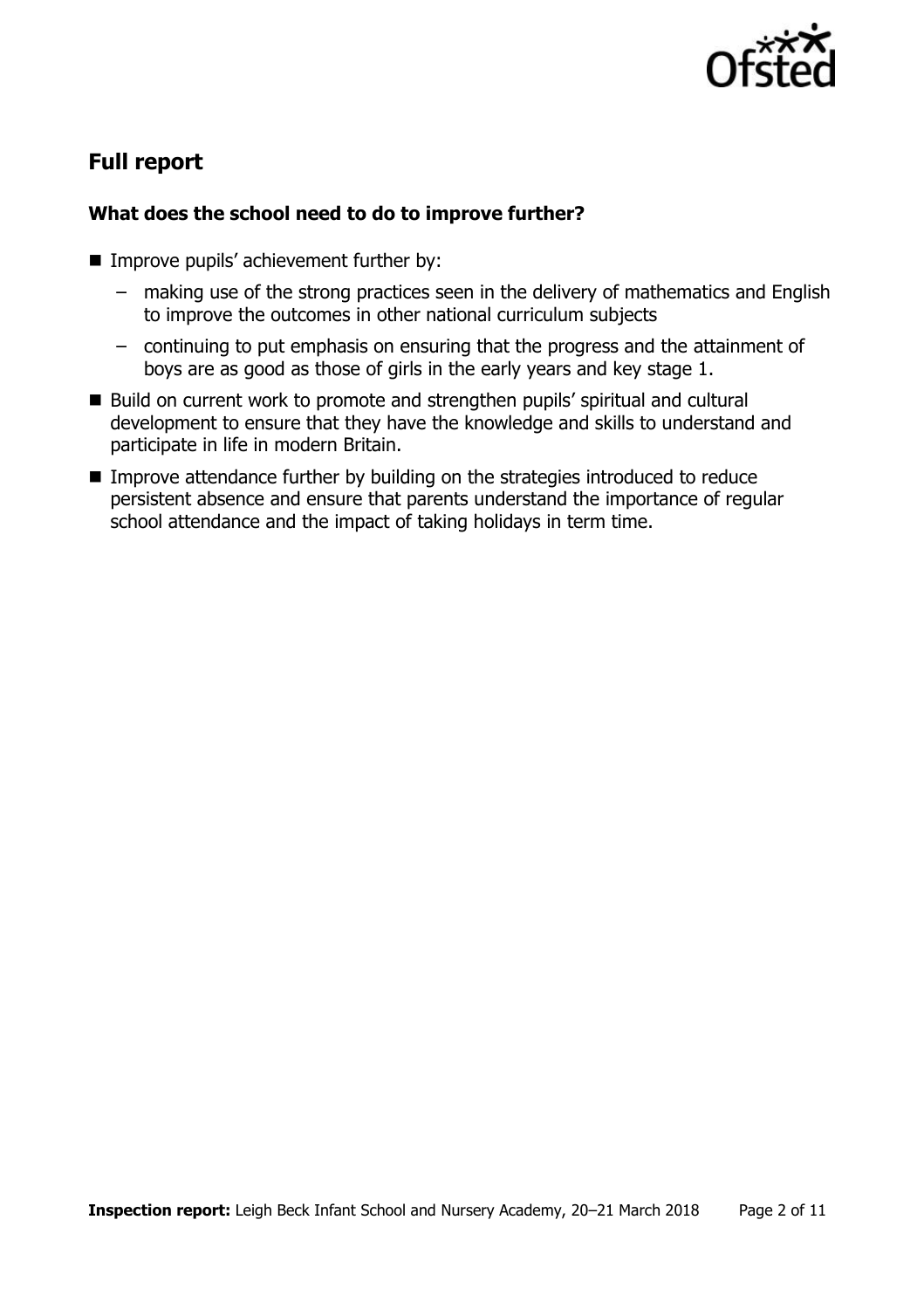

# **Inspection judgements**

#### **Effectiveness of leadership and management Constanding**

- Over the last four years, the uncompromising ambition and determination of the executive headteacher and those of other leaders and governors have brought about dramatic improvements in the quality of teaching and learning, assessment, pupils' behaviour, the curriculum and pupils' outcomes.
- Staff at all levels are well motivated and exceptionally positive about the school and its leadership and management. All staff responding to Ofsted's online anonymous survey enjoy working at the school and agree that leaders are considerate of their well-being. A typical comment was: 'All decisions and changes are trialled first before being rolled out to staff to ensure workload is kept to a minimum.'
- Leaders have introduced a curriculum that engages pupils' interest. It covers the full range of national curriculum subjects. Leaders check how well pupils acquire the knowledge and skills specific to the various subjects, but this is not yet as well developed as it is for English and mathematics. There is a relentless process of continuous self-evaluation and searching for ways to do things better. For example, the curriculum is being reviewed this summer to provide greater subject-specific challenge, especially for the most able pupils. Leaders place a high emphasis on participation in music and sport. For example, pupils in Year 2 participate in weekly music and physical education (PE) sessions taught by teachers who are subject specialists.
- Leadership at all levels is highly effective. New subject leaders are developing appropriate skills rapidly through training provided by the multi-academy trust (MAT) and are mentored by experienced leaders. Teachers understand and share the executive headteacher's vision and plan. Effective succession planning through the MAT ensures that the changes to the culture run deep and the capacity for further improvement is secure.
- The quality of teaching has risen partly because of the regular and highly valued programme of training throughout the year provided across the MAT's two schools. Teaching assistants make a significant contribution to pupils' learning, and leaders have invested in regular training for them.
- There is a clear strategy for the effective use of the PE and sports additional funding. The PE funding is succeeding in making pupils more active and extending the range of PE and sports available; for example, there are lots of new clubs and activities such as basketball, cheerleading, ball skills and athletics. Half of the pupils attend after-school sports activities, and there is a lot of new equipment in the playground paid for from the funding.
- Leaders and teachers have a very secure understanding of information regarding their pupils' progress. Leaders challenge staff rigorously and, in turn, leaders are held to account by MAT directors and governors.
- The spending of the pupil premium to support disadvantaged pupils is monitored very carefully. Leaders have identified that, for many, speech and communication are a

**Inspection report:** Leigh Beck Infant School and Nursery Academy, 20–21 March 2018 Page 3 of 11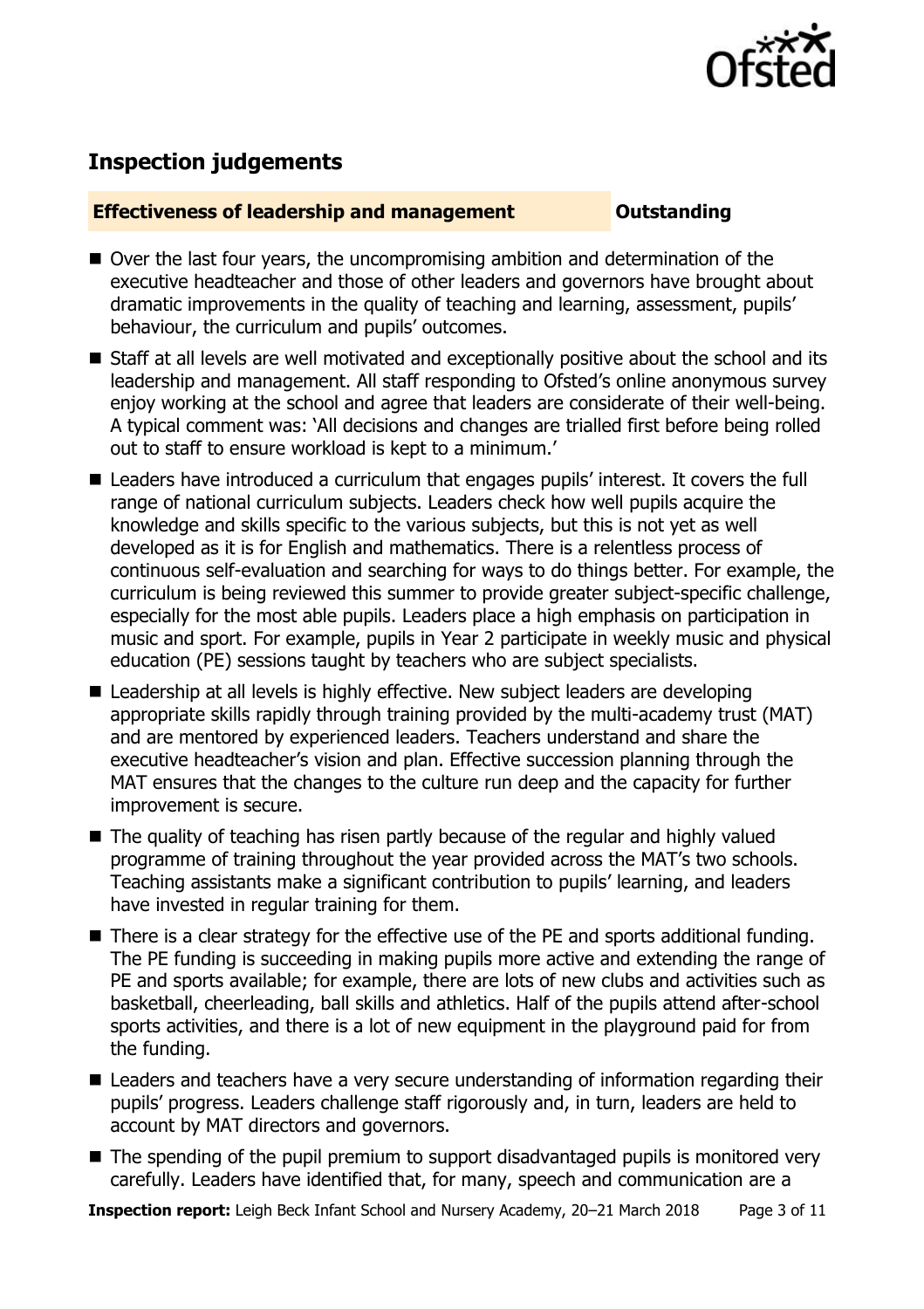

particular barrier to learning in the early years, and they have targeted additional interventions to address this. Similarly, in Year 1, disadvantaged children spend time each day reading to an adult. The positive impact of these interventions is apparent in the information on pupils' progress reported in the outcomes section.

- Pupils who have special educational needs (SEN) and/or disabilities are supported well, and as a result they are making good progress from their starting points.
- Leaders make an important contribution to the education system in the wider community of schools on Canvey Island. For example, the executive headteacher is the chair of the Canvey Island headteachers' group. The rapid improvement plan she wrote for her own school has been used in schools in North Essex, Norfolk and Southampton. Other senior leaders have been seconded to the local authority to support school improvement.
- **Pupils'** moral and social growth is central to all aspects of the school's activity, but this is more evident than their spiritual and cultural development. For example, pupils are aware of fundamental British values such as democracy and the rule of law, but are less exposed to role models from different cultures and backgrounds in modern Britain.

#### **Governance of the school**

Governance is undertaken by the MAT directors and by the local governing body. Together, they are very effective. Governors bring a wealth of expertise representing education and the local community. Governors hold leaders to account. They meet their statutory duties by, for example, checking safeguarding. Due to a combination of very recent circumstances, the local governing body has vacancies and has a new chair. Although inexperienced in this role, she knows the strengths and areas for further development in the school very well. She brings educational experience and expertise that is highly valuable in challenging and supporting senior leaders.

#### **Safeguarding**

- Leaders are very aware of the safety and welfare needs of their pupils. Staff are diligent in ensuring that secure arrangements for child protection are in place. All statutory requirements are met. Most importantly, pupils said that they feel safe. Parents and staff agree.
- Staff are vigilant in looking out for pupils' well-being and reporting any concerns. This enables leaders to build an overview. Records of liaison with external agencies are well maintained and very clear.

#### **Quality of teaching, learning and assessment Good**

- The quality of teaching has risen through a combination of training, checking and effective performance management.
- **Inspection report:** Leigh Beck Infant School and Nursery Academy, 20–21 March 2018 Page 4 of 11 **E** Lessons are characterised by effective planning that ensures that lessons flow well.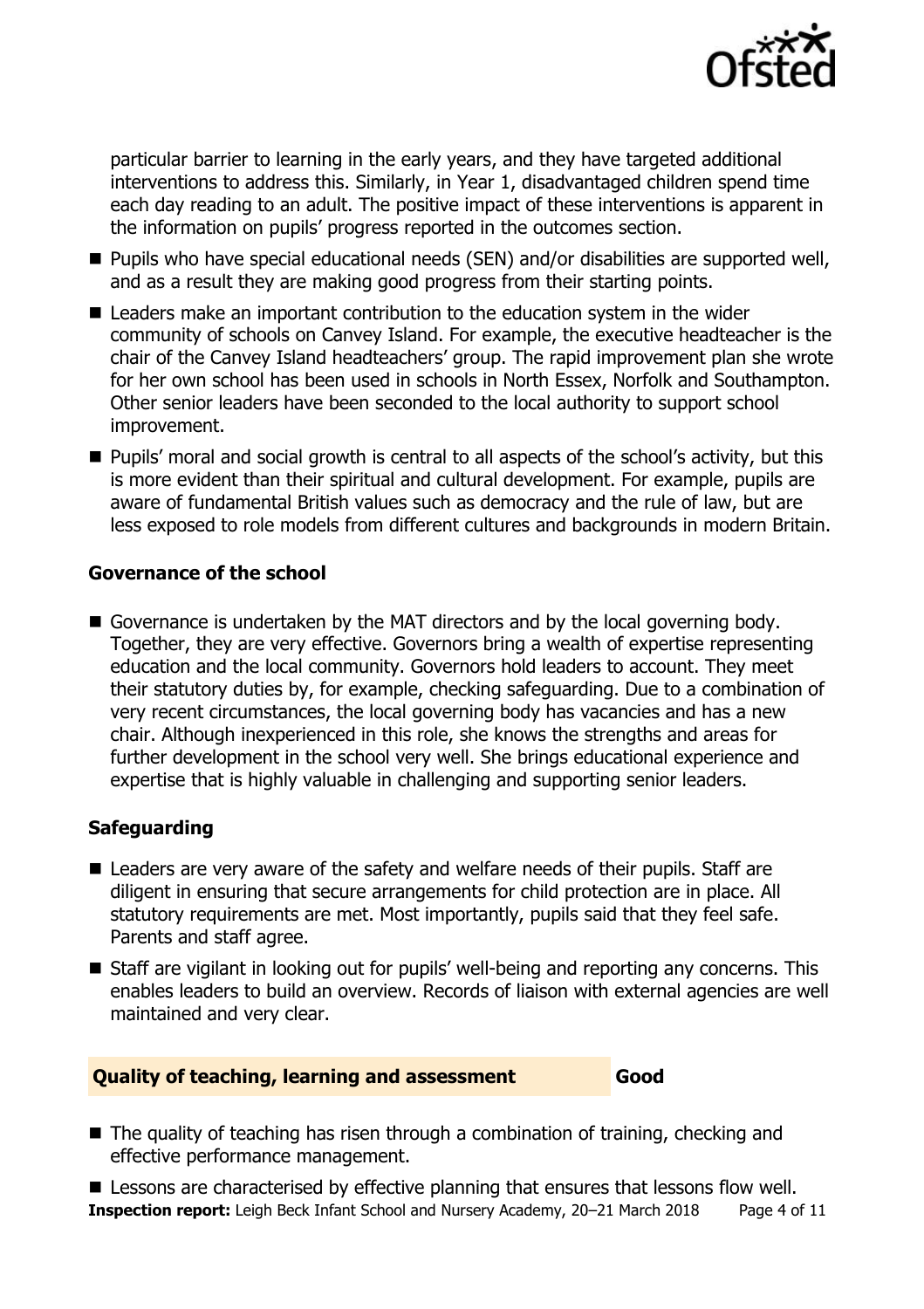

Teachers have clear expectations of pupils. Lessons are fun, enjoyable and engaging.

- Challenge for the most able pupils is mostly provided effectively. Pupils' vocabulary is developed well. Pupils who are identified as 'leaders of learning' work really well when in small groups or pairs, but are sometimes less successful in large groups, where the leaders can dominate and, as a result, less-able pupils occasionally give up. Sometimes, pupils are not quite sure of what they need to do because explanations or use of technical language are not clear.
- Well-established routines maximise learning time. Pupils work well together, getting on with tasks. Classrooms are bright and engaging, with, for example, working walls aiding learning in core subjects. Pupils study the full range of national curriculum subjects, but using staff expertise to promote greater depth in the foundation subjects is the priority for the next staff training days.
- Teachers' subject knowledge in English and mathematics enables them to teach confidently and effectively. There is effective support from teaching assistants, who are increasingly skilled because of their weekly training. As a result, lower-ability pupils are supported well most of the time.
- The quality of teachers' questioning is usually a strength. It helps pupils to develop their thinking and enables teachers to quickly check pupils' understanding.
- **Pupils who have SEN and/or disabilities are well supported, through additional support** out of lessons and through support in the classroom.

#### **Personal development, behaviour and welfare Good**

#### **Personal development and welfare**

- The school's work to promote pupils' personal development and welfare is outstanding.
- **Pupils are proud of the school. They clearly love it. Very nearly all parents responding** to Ofsted's online questionnaire, Parent View, agree that their child is happy at school and looked after well.
- **Pupils, staff and parents believe they are safe. Pupils have a particularly good** understanding of internet safety. They are aware of how to stay safe on trips, value the on-site security and speak with authority about what to do in fire drills.
- Staff know pupils really well and can quickly spot and pass on any concerns regarding their welfare.
- The personal development for pupils who have SEN and/or disabilities and those who are vulnerable or looked after by the local authority is given priority, and they are cared for particularly well.
- There is a wide range of additional supportive activities and clubs involving music and sport, but also additional support for learning. A feature of the school is that throughout the day groups of children are to be found working or playing with adults

**Inspection report:** Leigh Beck Infant School and Nursery Academy, 20–21 March 2018 Page 5 of 11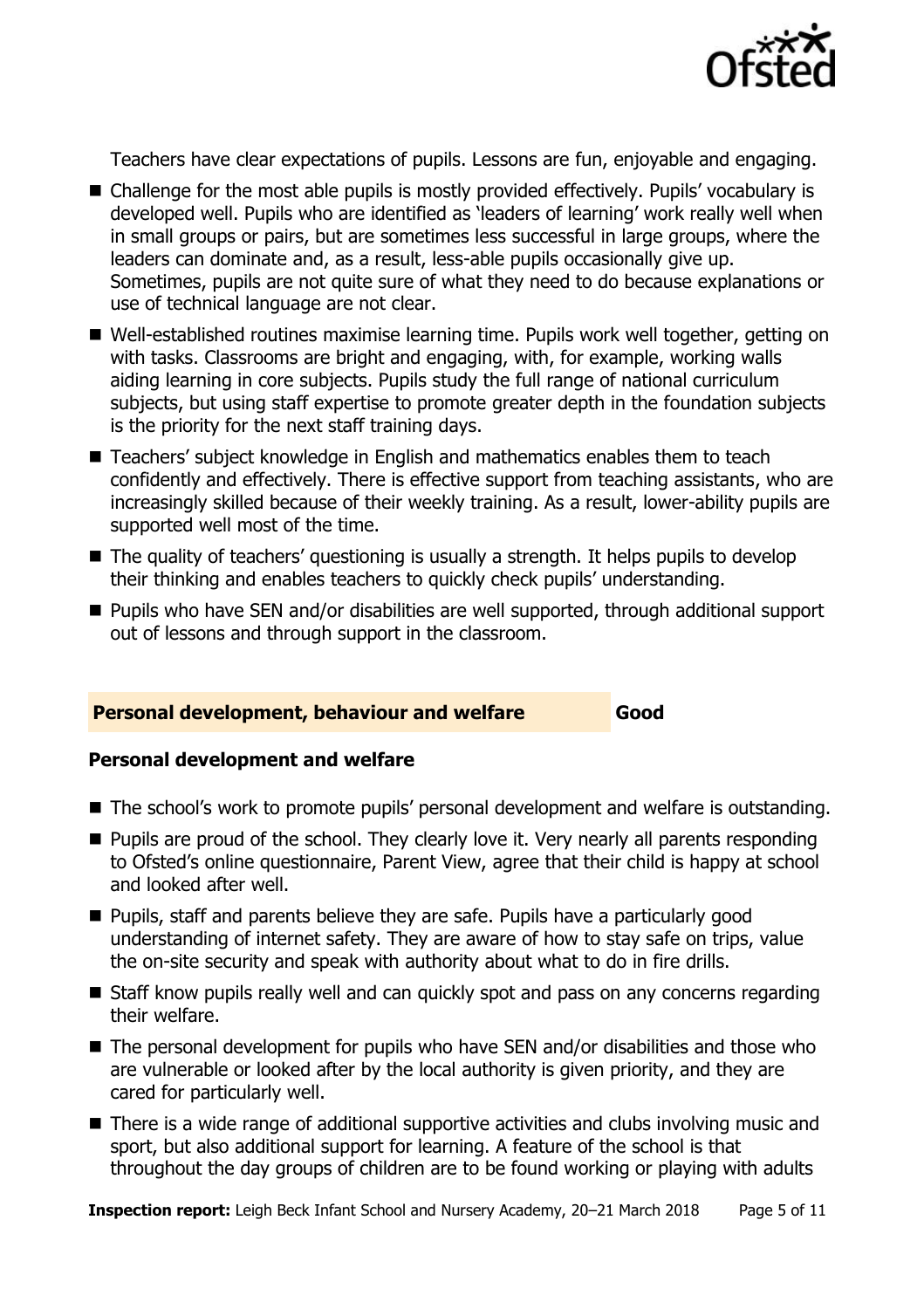

all around the school.

■ Parents are involved well, through the parent council. Typical of their comments is: 'I have nothing but praise for this school. The children are extremely well looked after and are made to feel like individuals by every member of staff from the outset.'

#### **Behaviour**

- The behaviour of pupils is good.
- In lessons and in assembly, pupils' behaviour is very good and makes a very positive contribution to learning. Pupils respond to teachers' instructions speedily. This ensures that learning time is used very productively.
- **Parents, pupils and staff agree that behaviour is at least good.**
- The vast majority of pupils enjoy coming to school and love learning. However, attendance at this and the predecessor school has been historically low. Over the last three years, attendance has improved sharply because leaders are taking every action available to them in order to try to improve attendance and especially for pupils whose records fall into the category of persistent absence. Attendance is adversely affected by term-time holidays.

#### **Outcomes for pupils Good**

- In the summer 2017 national tests, pupils' results at the end of key stage 1 were above average for both the proportion reaching the expected standard and the proportion reaching a higher level, in reading, writing and mathematics. The proportion of disadvantaged pupils reaching the expected level was in line with the average for all pupils nationally.
- The school has been highly successful in encouraging a love of reading. Pupils enjoy reading and quickly develop reading skills because reading is expertly taught from the moment children enter the school. As a result, in 2016 the school's results in the national Year 1 phonics screening check were a little above average and in 2017 even more above average.
- In mathematics, the 2017 end of key stage 1 national tests show pupils' outcomes to be above average. In writing, although the proportion of pupils reaching the expected standard was above average, the proportion reaching the higher level was below average. Attainment in science was above average. Overall, boys do not do as well as girls. The gap is particularly evident in the early years, but narrows as pupils become older.
- $\blacksquare$  Pupils who have SEN and/or disabilities have their progress monitored carefully. They make good progress from their starting points, especially in writing.
- The current school information shows that disadvantaged pupils often perform as well as and, in some cases, better than all pupils in the school. Overall, disadvantaged

**Inspection report:** Leigh Beck Infant School and Nursery Academy, 20-21 March 2018 Page 6 of 11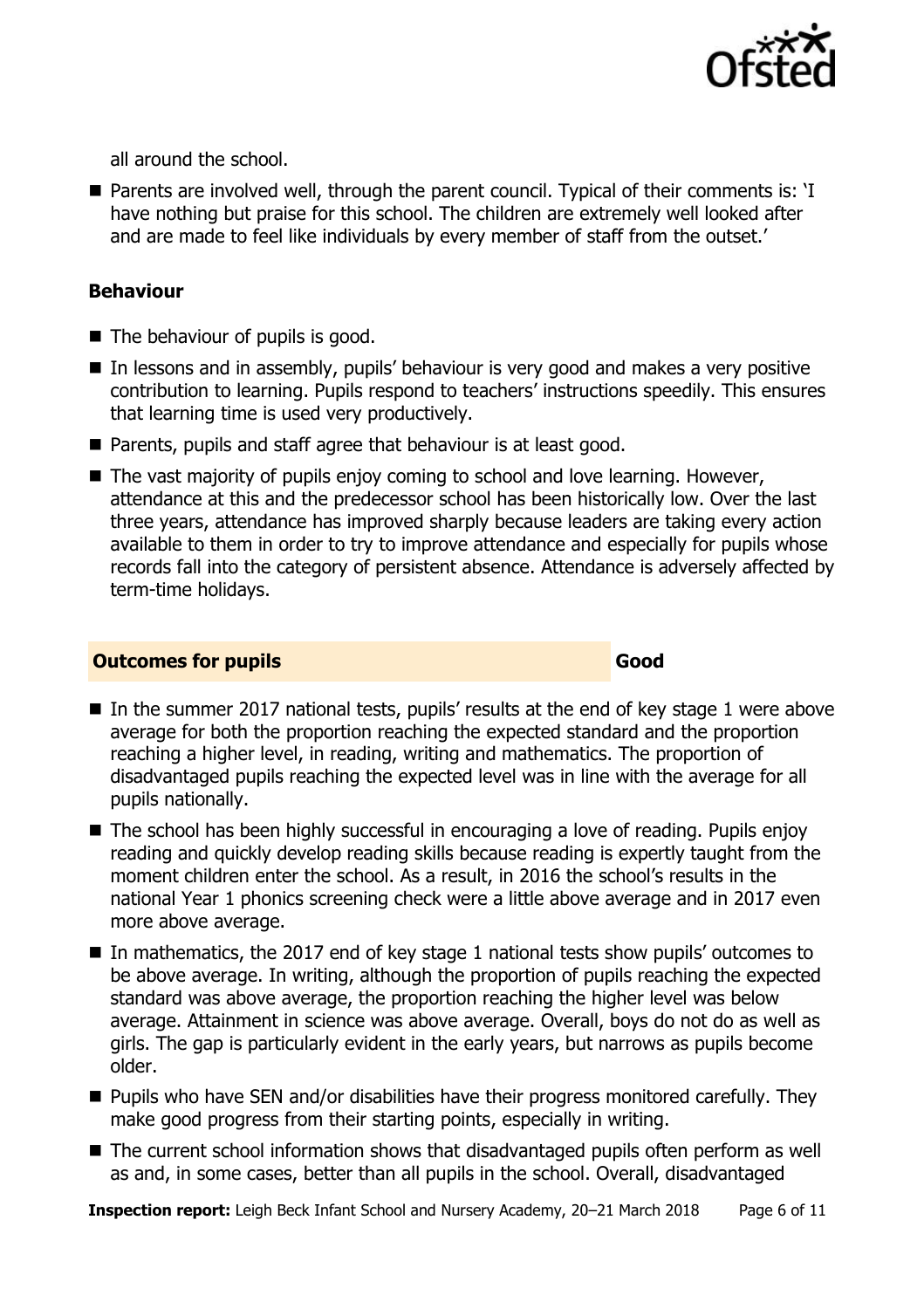

pupils make progress that is in line with that of other pupils with similar starting points, because leaders monitor their progress carefully and target them with appropriate interventions.

- Assessments are very well moderated, including by external assessors beyond the MAT, to ensure their validity. Several of the MAT's staff are experienced moderators. Inspectors' observations confirm that pupils' work reflects the school's assessments of current attainment.
- Leaders recognise that, despite the effective work in English and mathematics, there is a need to provide greater subject-specific stretch, especially for the most able pupils in subjects other than English and mathematics.

#### **Early years provision Good Good**

- Leaders have positively transformed early years provision. The environment is bright, well resourced and stimulating.
- Overall, children enter Reception and Nursery with the skills and knowledge expected for their age. For the last two years, the proportion of children reaching a good level of development has been above average. The proportion of disadvantaged children reaching it is a little below the national average for all pupils.
- A small number of children, mostly boys, are working below the standards expected for their age, and generally this is because of speech and language challenges. Teachers have put in interventions to address this and check their impact. This has included extra training for support staff. This is having a positive impact.
- Teachers provide an exciting and stimulating environment for early years both in the inside and outside areas. There is a wealth of social and moral aspects to children's learning and this is a strength of the provision.
- Topics are planned from the interests of the children. Teachers use assessment and checking to plan future learning. Some curriculum areas in Reception could be given greater depth as, currently, the overwhelming focus is on English and mathematics.
- Opportunities for beginning writing are limited in the Nursery unless as a whole-class focus, although these opportunities are plentiful in Reception. Children's personal, social and emotional development is a strength across early years. There is a calm and safe atmosphere. Children are encouraged well by adults who are good role models.
- Teachers visit other settings and receive training from the other school in the MAT.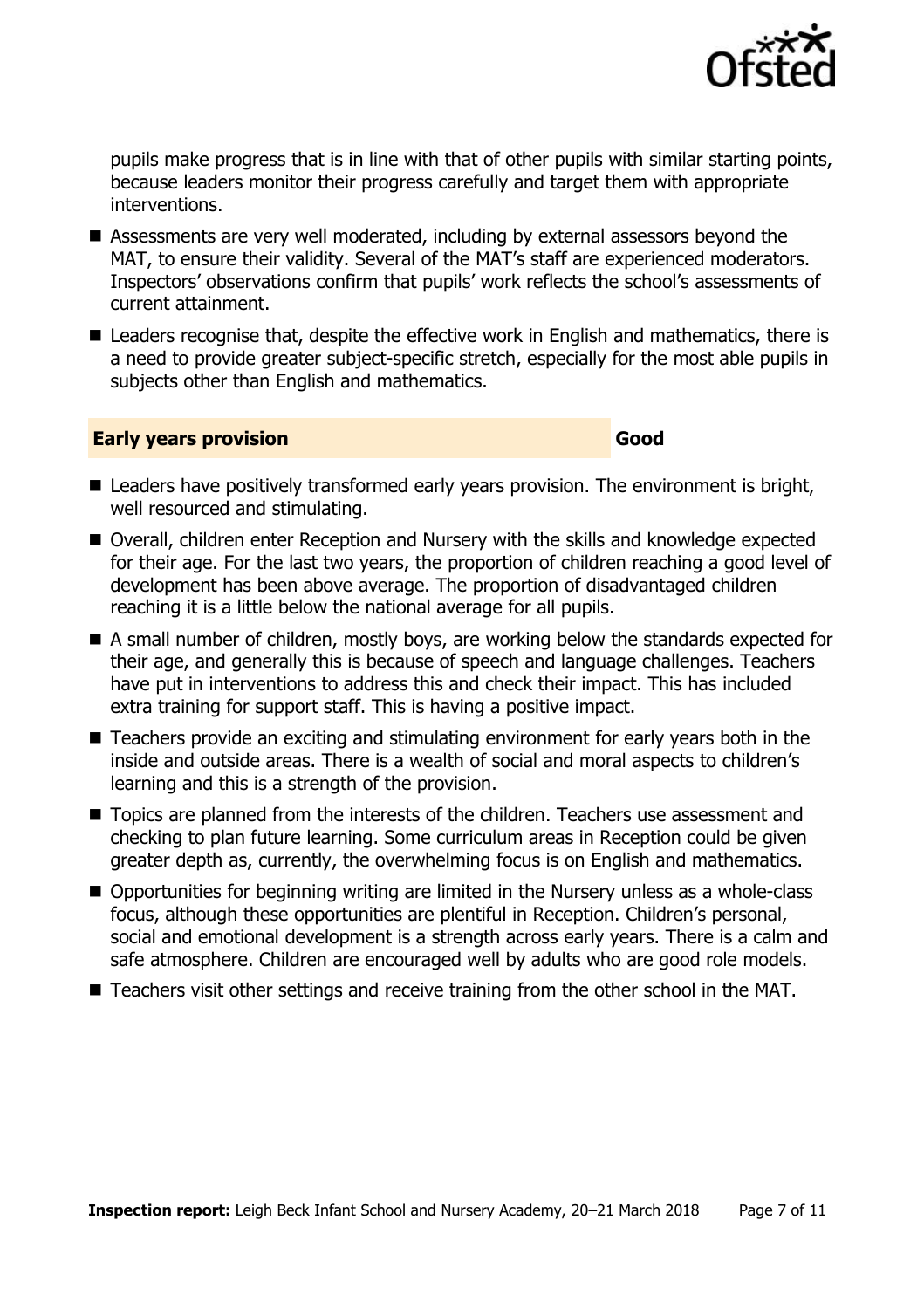

# **School details**

| Unique reference number | 141326   |
|-------------------------|----------|
| Local authority         | Essex    |
| Inspection number       | 10041737 |

This inspection of the school was carried out under section 5 of the Education Act 2005.

| Type of school                      | Infant                                 |
|-------------------------------------|----------------------------------------|
| School category                     | Academy sponsor-led                    |
| Age range of pupils                 | $3$ to $7$                             |
| Gender of pupils                    | Mixed                                  |
| Number of pupils on the school roll | 340                                    |
| Appropriate authority               | Board of trustees                      |
| Chair                               | Nicola Durrant                         |
| <b>Executive headteacher</b>        | Emma Lane                              |
| Telephone number                    | 01268 682322                           |
| Website                             | www.leighbeck-inf.essex.sch.uk         |
| <b>Email address</b>                | head@northwickpark.essex.sch.uk        |
| Date of previous inspection         | Not previously inspected as an academy |

#### **Information about this school**

- Leigh Beck Infant and Nursery Academy is part of the Northwick Park Multi Academy Trust. There are two schools in the MAT: Northwick Park, which became an academy in December 2014, and Leigh Beck Infant and Nursery Academy, which joined the MAT as a sponsored academy in March 2015. The school shares a site with Leigh Beck Junior School that is a sponsored academy with a different MAT.
- When its predecessor school, Leigh Beck Infant and Nursery School, was last inspected by Ofsted it was judged to have serious weaknesses with provision that was inadequate.
- $\blacksquare$  The proportion of pupils who have SEN and/or disabilities is below the national average. The proportion that have an education, health and care plan is average.
- The proportion of pupils who speak English is an additional language is well below

**Inspection report:** Leigh Beck Infant School and Nursery Academy, 20–21 March 2018 Page 8 of 11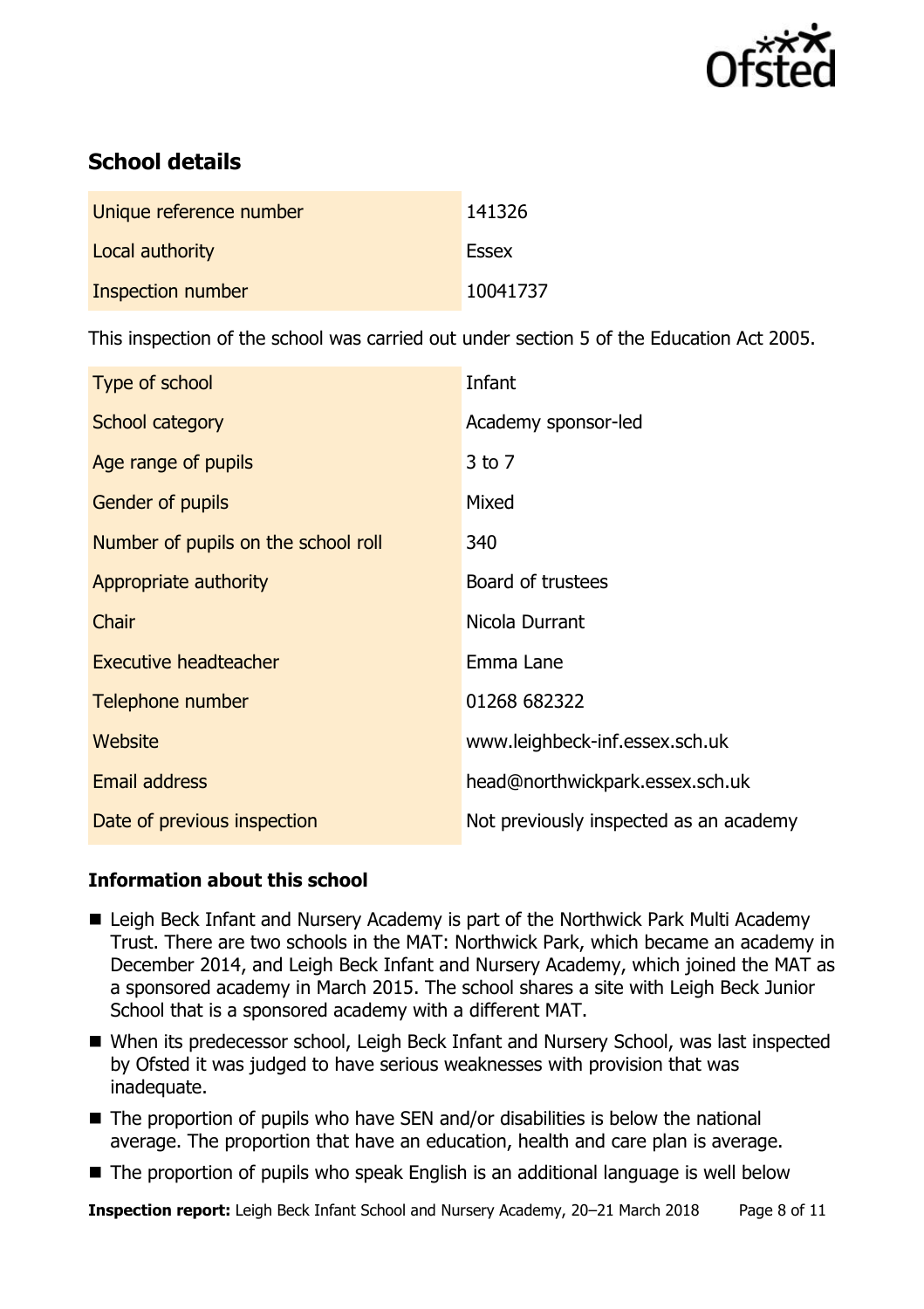

average.

■ This is a larger-than-average infant school.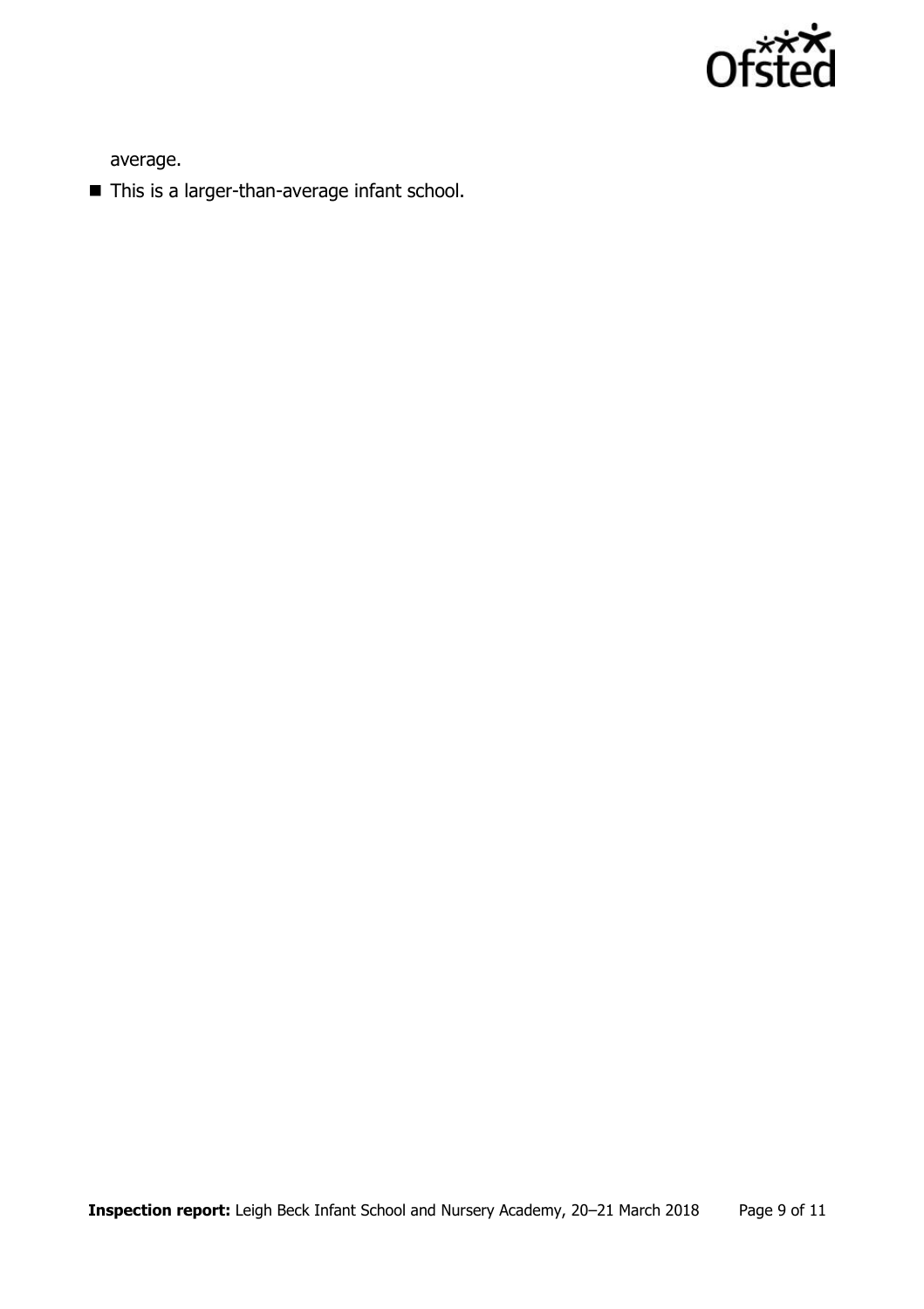

# **Information about this inspection**

- The inspection was carried out by one of Her Majesty's Inspectors and two Ofsted Inspectors.
- Inspectors observed pupils learning in each class. Some classes were seen jointly with a senior leader. In addition, several short visits were made to a further range of lessons. Inspectors observed pupils at break and lunchtime and before and after lessons. Inspectors observed the teaching of reading and listened to pupils reading.
- Meetings were held with the headteacher and other leaders, two groups of pupils, a group of teachers, the chair and a member of the local governing body and the school's external adviser.
- Inspectors looked at the 73 responses to Ofsted's online questionnaire, Parent View, and 41 written text comments on the same questionnaire. Forty staff questionnaires were analysed.
- The inspection team scrutinised information about pupils' achievement, behaviour and attendance, looked at the school's self-evaluation and improvement plans, read minutes of the meetings of the governing body and scrutinised pupils' work in lessons.

#### **Inspection team**

| Adrian Lyons, lead inspector | Her Majesty's Inspector |
|------------------------------|-------------------------|
| Deborah Estcourt             | Ofsted Inspector        |
| <b>Sharon Wilson</b>         | Ofsted Inspector        |